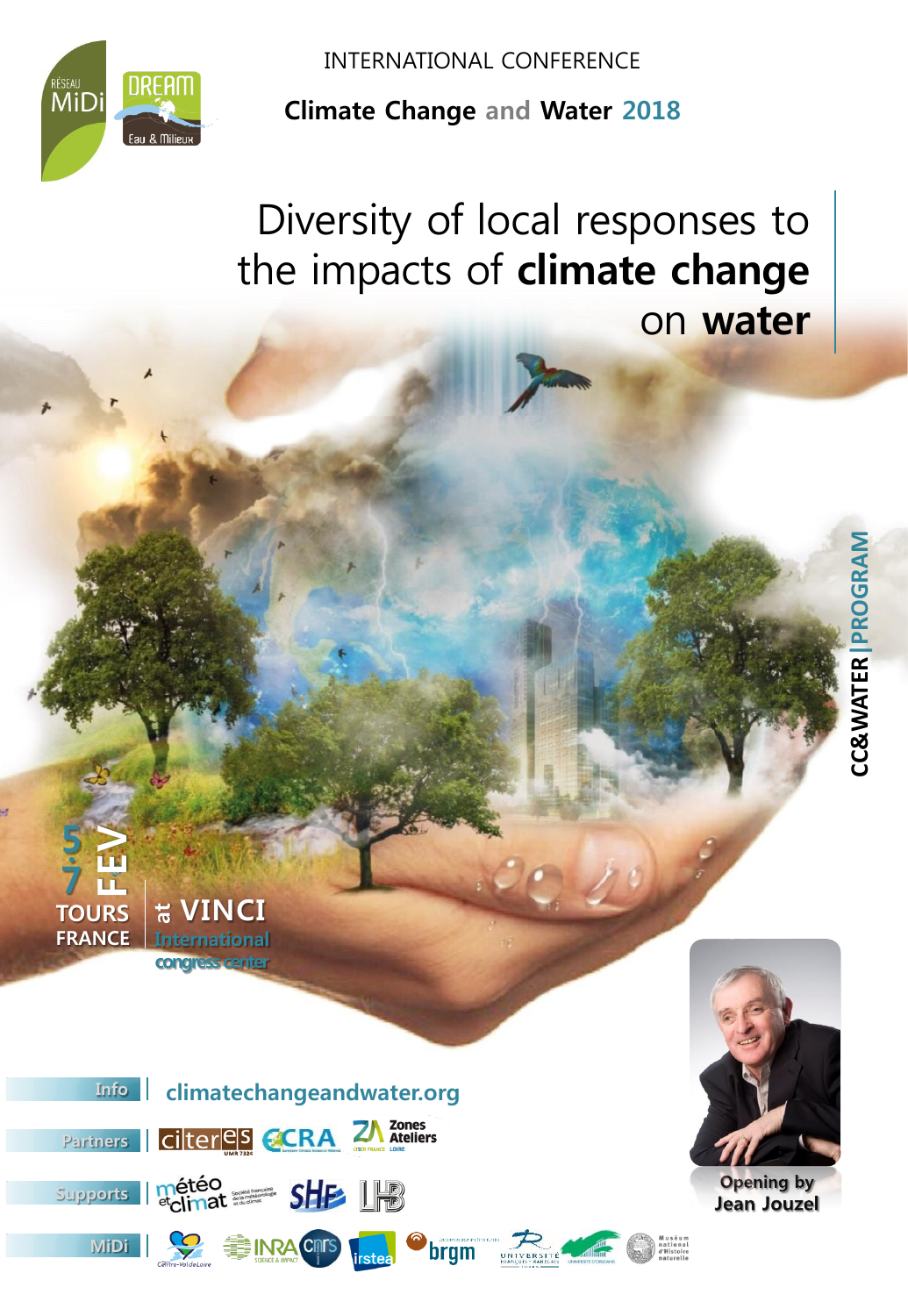**8:30 Welcome and registration**

**Opening session 9:00-11h45**

Inauguration by Centre-Val de Loire Region **Jean JOUZEL**- Météo & Climat (FR)

### **TUESDAY 6**

#### **8:15** Welcome

**Signals and indicators of impacts on natural environments 8:30-10:30**

**Dan ISAAK** - U.S. Forest Service, Boise (US) Big data compilations to engage conservation communities and assess climate change effects on aquatic environments

Quentin CHOFFEL (FR) Mathieu FLOURY (FR) Verena HUBER-GARCIA (DE) Apostolos-Manuel KOUSSOROPLIS (FR) Michel LAFFORGUE (FR) Laure BOUYER (FR)

**10:30** Coffee Break

**Signals and indicators of impacts on water resource 1 11:15-12:30**

> Renaud BARBERO (FR) Magali DECHESNE (FR) Sihem BENABDALLAH (FR) Pratima BHURTUN (FR) Isabelle COUSIN (FR)

> > **12:30** Lunch Break

#### **Posters session**

**Management of ecosystems and agrosystems as adaptation strategies 14:00-15:45**

**Wilco VERBERK** - Radboud U. Nijmegen (NL) Climate change and hypoxia in aquatic ecosystems: which species are most vulnerable and what can we do ?

Virginie ANQUETIL (FR) Philippe BALANDIER (FR) Dalenda MAHJOUD BOUJNAH (TN) Nathalie OLLAT (FR) Elisa MARGUERIT (FR) **15:45** Coffee Break

**Technical innovation for water resource management 16:15-17:30**

> Martin DREWS (DK) Raed FEHRI (BE) Sonja BEHMEL (CA) Julien ORSONI JOURDAIN (FR) Ewert AUKES (NL)

> > **17:30** Break

**18:30** Gala Dinner

#### **WEDNESDAY 7**

**8:15** Welcome

**Governance and water management 8:30-10:30**

**Hans BRESSERS** - Twente U. (NL) - Keynote Analysing the quality of the governance context for multi-stakeholder adaptive river management

David AUBIN (BE) Fariba EBRAHIMIAZARKHARAN (IR) Marie FOURNIER (FR) Maia LORDKIPANIDZE (NL) Ophélie TOUCHARD (FR)

**Posters session**

**10:30** Coffee Break

**Signals and indicators of impacts on water resource 2 11:15-12:30**

> Arnaud WUILLEUMIER (FR) Eric MARTIN (FR) Fabian VON TRENTINI (DE) Janja VRZEL (DE) Bruno MOUGIN (FR)

> > **Concluding remarks 12:30-13:00**

**14:00** Excursion the Royal Château of Amboise

**Eric BRUN** - ONERC (FR) **10:30** Coffee Break

**Philippe QUEVAUVILLER** - EC (FR)

**Overview of the conference themes in the climate-water-adaptation nexus 11:45-12:30**

> Philippe KER RAULT (NL) Sarah FEUILLETTE (FR) Ana IGLESIAS (ES)

**12:30** Lunch Break

**Posters session**

**Adaptation and water resource management 14:00-15:30**

> Julie FABRE (FR) Amandine AMAT (FR) Aldo PENASSO (FR) Benoît ROSSIGNOL (FR) Omer CHOUINARD (CA) Eirini SKRIMIZEA (IT)

**15:30** Coffee Break

**Adaptation in urban areas 16:00-16:45**

Lydia VAMVAKERIDOU-LYROUDIA (UK) Thomas THALER (AT) Adeline CLIFFORD (FR)

#### **ECRA Session**

**Societal challenges related to climate change impacts on the hydrological cycle - risk analysis, vulnerability and adaptation 17:00-18:30**

Welcome: **Peter BRAESICKE**, ECRA chair, Helmholtz Association, KIT Keynote 1: **Chantal GASCUEL** - Agrohydrology, INRA, FR Keynote 2: **Eric MARTIN** – IRSTEA, FR Panel discussion : **Jean JOUZEL**  (CEA/CNRS/UVSQ) - **Philippe QUEVAUVILLER** (EC) - **Isabelle LA JEUNESSE** (Tours U.) - **Eric BRUN** (ONERC) - **Peter BRAESICKE** (KIT, ECRA-Chair)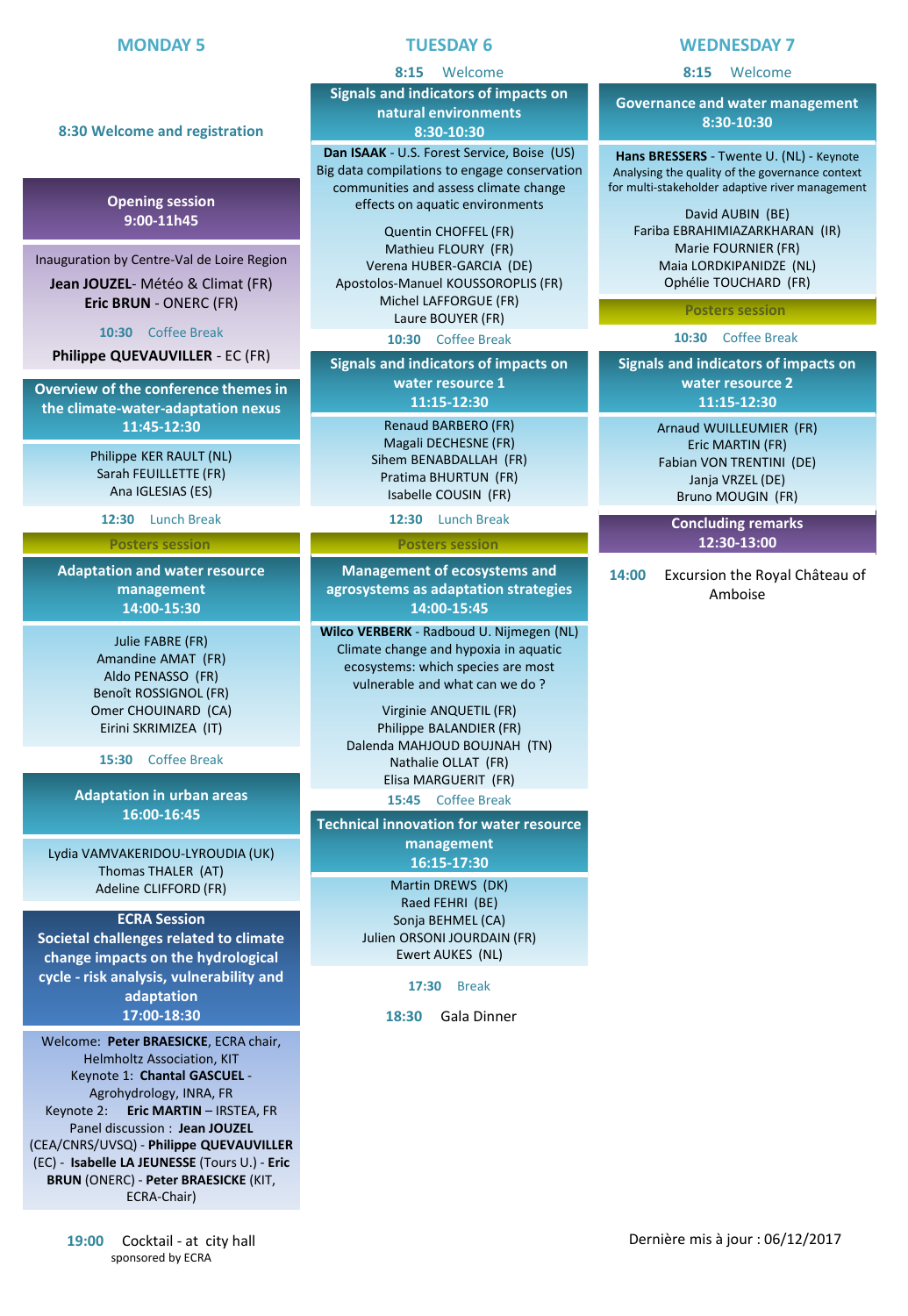

#### **Monday 5th of February 2018 VINCI - Amphitheater Descartes** *08h30 Welcome & Registration* **Opening session** 09h00-09h10 **François BONNEAU** Opening by the Centre-Val de Loire Region President 09h10-9h15 **Françis BERTRAND** French cluster Dream (Water & Environments) 09h15-09h20 **Catherine HENAULT** MiDi Network (Environments & Diversity) 09h20-09h30 **Isabelle LA JEUNESSE & Opening CCW 2018 conference** 09h30-10h15 **Jean JOUZEL** *invited speakers* 10h15-10h30 **Erice BRUN** ONERC *10h30 Coffee Break* 11h15-11h45 **Philippe QUEVAUVILLER** *invited speakers* **Overview of the conference themes in the climate-water-adaptation nexus** 11h45-12h00 **Philippe KER RAULT** Downscaling of climate change scenarii to river catchment level: a transdisciplinary methodology and application in ecosystem services and land-use change at European catchments 12h00-12h15 **Sarah FEUILLETTE** Adaptation strategy of the Seine-Normandie Hydrographic district 12h15-12h30 **Ana IGLESIAS** Vineyards in transition: a global assessment on the adaptation needs to climate change *12h30 Lunch Break* **Posters sessions Adaptation and water resource management** 14h00-14h15 **Julie FABRE** A semi-quantitative assessment of climate change vulnerability in the water sector to determine priorities for adaptation 14h15-14h30 **Amandine AMAT** Identifying impacts of climate change on the sharing of water resource between industrial users 14h30-14h45 **Aldo PENASSO** Assessment of climate change impacts on the management of the Arzal dam 14h45-15h00 **Benoît ROSSIGNOL** Adaptation to the impacts of climate change on the Loire basin and its tributaries: Zoom on two cases of operational integration of scientific knowledge 15h00-15h15 **Omer CHOUINARD** Community mobilization in two rural communities on the Acadian coast, New Brunswick Canada, to address water and climate change. 15h15-15h30 **Eirini SKRIMIZEA** What kind of adaptation strategies for the Mediterranean islands? Water mismanagement, tourism, and climate change *15h30 Coffee Break* **Adaptation in urban areas** 16h00-16h15 **Lydia VAMVAKERIDOU-LYROUDIA** Enhancing the resilience of interconnected critical infrastructures to urban flooding in Torbay, UK 16h15-16h30 **Thomas THALER** Motivation and drives in bottom-up developments in flood hazard management: why societal transformation is needed? 16h30-16h45 **Adeline CLIFFORD** Restoring Small Rivers Located in Urban Environments: Key Findings *16h45 Break* **ECRA Session Societal challenges related to climate change impacts on the hydrological cycle - risk analysis, vulnerability and adaptation** 17h00-17h15 **Peter BRAESICKE** Welcome by *ECRA chair, Helmholtz Association, KIT* 17h15-17h30 **Chantal GASCUEL** *Keynote 1- Agrohydrology, INRA, FR* 17h30-17h45 **Eric MARTIN** *Keynote 2 - IRSTEA, FR* 17h45-18h30 Panel discussion : **Jean JOUZEL** (CEA/CNRS/UVSQ) - **Philippe QUEVAUVILLER** (EC) - **Isabelle LA JEUNESSE** (Univ. of tours) - **Eric BRUN** (ONERC) - **Peter BRAESICKE** (KIT, ECRA-Chair) *18h30 Break*

**19h00 Cocktail (end ~ 20h30) - at the city hall, Tours**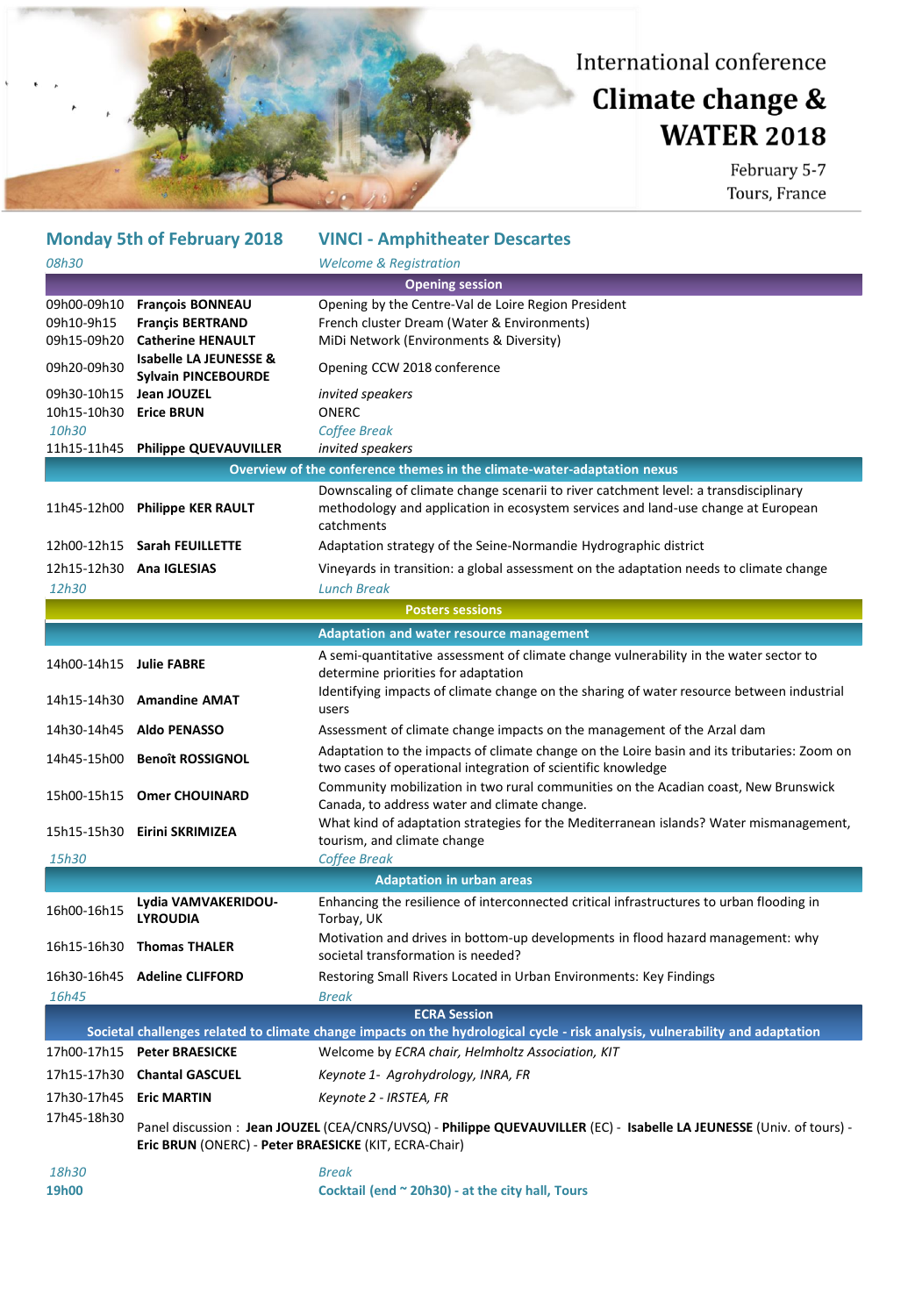# Climate change & **WATER 2018**

February 5-7 Tours, France

|                        | <b>Tuesday 6th of February 2018</b>            |                                                                                                                                                                                                  |
|------------------------|------------------------------------------------|--------------------------------------------------------------------------------------------------------------------------------------------------------------------------------------------------|
| 8h30                   |                                                | Welcome                                                                                                                                                                                          |
|                        |                                                | Signals and indicators of impacts on natural environments                                                                                                                                        |
| 08h30-09h00 Dan Isaak  |                                                | Big data compilations to engage conservation communities and assess climate change<br>effects on aquatic environments                                                                            |
|                        | 09h00-09h15 Quentin CHOFFEL                    | High accuracy thermal study of one Vosges du Nord Natural Regional Park's watershed:<br>starting point of a climate changes diagnostic at the local scale.                                       |
|                        | 09h15-09h30 Mathieu FLOURY                     | Long-term trends in macroinvertebrate communities of the Middle Loire River: functional<br>responses to climate change and local confounding factors                                             |
| 09h30-09h45            | Verena HUBER-GARCIA                            | Developing future scenarios of spatially distributed land and water use to assess the effects<br>on aquatic ecosystems in four European river basins                                             |
| 09h45-10h00            | <b>Apostolos-Manuel</b><br><b>KOUSSOROPLIS</b> | The nutritional quality of phytoplankton influences the tolerance to extreme water<br>temperatures in the waterflea Daphnia magna                                                                |
| 10h00-10h15            | <b>Michel LAFFORGUE</b>                        | Expected impacts of global warming on water-forests interactions                                                                                                                                 |
|                        | 10h15-10h30 Laure BOUYER                       | Impact of nitrogen nutritional status on the dynamics of xylem hydraulic failure and non-<br>structural carbohydrates under moderate and severe droughts in fast-growing trees<br>(Populus spp.) |
| 10h30                  |                                                | <b>Coffee Break</b>                                                                                                                                                                              |
|                        |                                                | Signals and indicators of impacts on water resource 1                                                                                                                                            |
|                        | 11h15-11h30 Renaud BARBERO                     | Intensification in short-duration precipitation extremes in the data-covered regions of the<br>world                                                                                             |
| 11h30-11h45            | <b>Magali DECHESNE</b>                         | Local impact of climate change on drinking water production systems on the horizon 2050                                                                                                          |
| 11h45-12h00            | <b>Sihem BENABDALLAH</b>                       | Assessment for technological needs for climate change adaptation in Tunisia                                                                                                                      |
|                        | 12h00-12h15 Pratima BHURTUN                    | Towards the comprehension of the impact of climate change on surface water quality in<br>Northern France - A case study of the River Selle (France)                                              |
|                        | 12h15-12h30 Isabelle COUSIN                    | Estimating the Available Water Content by coupling pedological approaches and inverse<br>modelling: the RUEdesSOLS project                                                                       |
| 12h30                  |                                                | Lunch                                                                                                                                                                                            |
|                        |                                                | <b>Posters sessions</b>                                                                                                                                                                          |
|                        |                                                | Management of ecosystems and agrosystems as adaptation strategies                                                                                                                                |
|                        | 14h00-14h30 Wilco VERBERK                      | Climate change and hypoxia in aquatic ecosystems: Which species are most vulnerable<br>and what can we do?                                                                                       |
|                        | 14h30-14h45 Virginie ANQUETIL                  | River restoration as an adaptation to climate change: Towards a definition of socio-<br>ecological resilience, the case of Flume river in Brittany                                               |
|                        | 14h45-15h00 Philippe BALANDIER                 | Can mixed forests help to save water?                                                                                                                                                            |
|                        | 15h00-15h15 Dalenda MAHJOUD BOUJNAH            | Assessment of the olive tree adaptation to water stress and tool to increase crop<br>performance in the context of climatic changes                                                              |
|                        | 15h15-15h30 Nathalie OLLAT                     | Wine and water: which challenges ?                                                                                                                                                               |
|                        | 15h30-15h45 Elisa MARGUERIT                    | The use of genetic variability in plant material of the grapevine: an environmentally friendly<br>way to adapt to increasing drought                                                             |
| 15h45                  |                                                | Coffee Break                                                                                                                                                                                     |
|                        |                                                | <b>Technical innovation for water resource management</b>                                                                                                                                        |
| 16h15-16h30            | <b>Martin DREWS</b>                            | Challenges of Data Availability for Analysing the Water-Energy Nexus<br>Together4water: Implementing an open-source database to monitor SDG related water                                        |
| 16h30-16h45 Raed FEHRI |                                                | indicators in Tunisia<br>Intelligent decision support system to plan, manage and optimize water quality monitoring                                                                               |
| 16h45-17h00            | Sonja BEHMEL                                   | programs based on a participative approach                                                                                                                                                       |
| 17h00-17h15            | Julien ORSONI JOURDAIN                         | Project of an Indirect Potable Reuse (IPR) demonstrator in Vendée to face water scarcity                                                                                                         |
|                        | 17h15-17h30 Ewert AUKES                        | Climate change adaptation in coastal systems: Framing for adoption of innovative<br>technologies                                                                                                 |

*17h30 Break* 18h30 **Gala Dinner (end ~ 23h30)**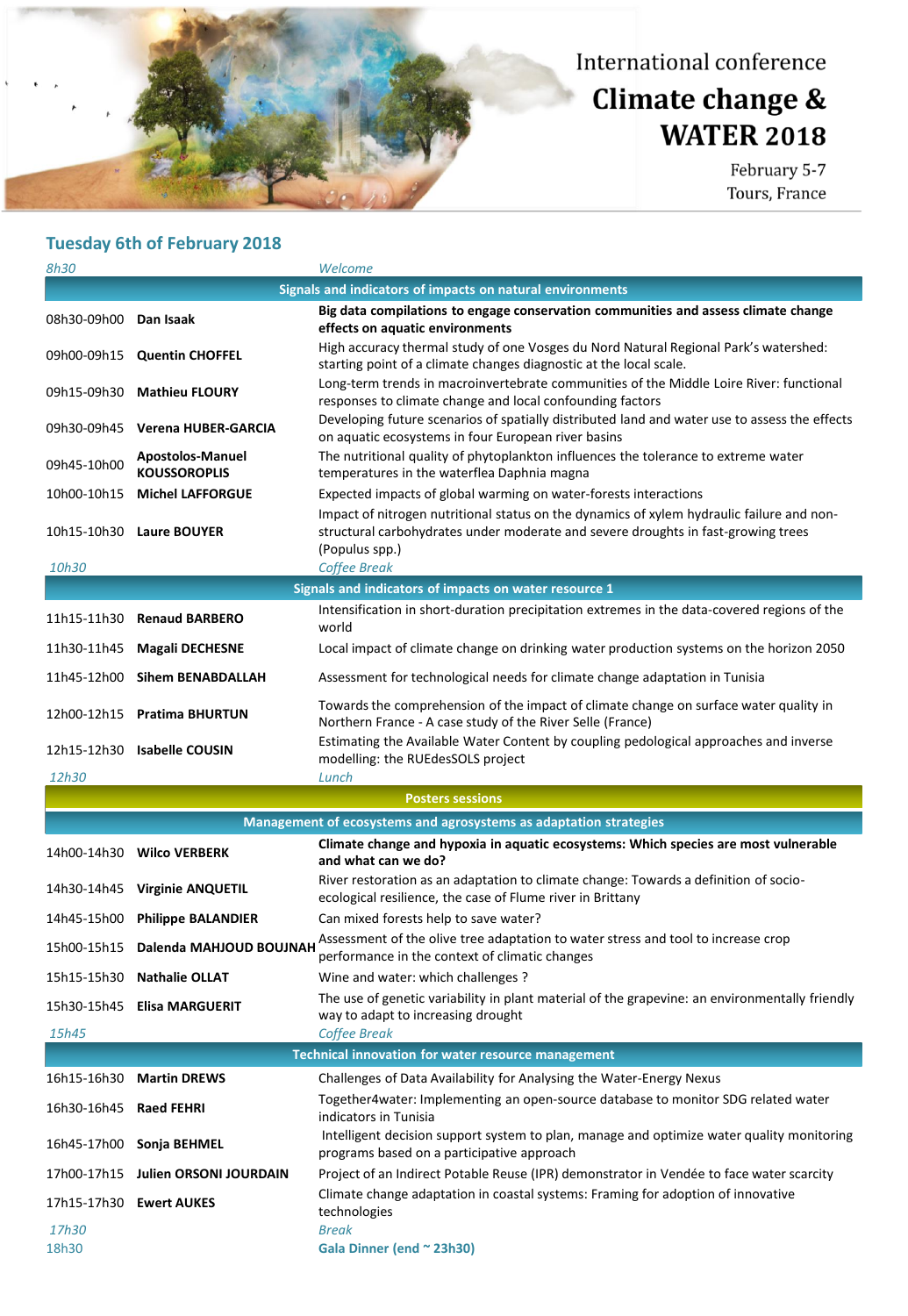## Climate change & **WATER 2018**

| 08h30                                  |                                     | Welcome                                                                                                                                                                                                                  |  |  |
|----------------------------------------|-------------------------------------|--------------------------------------------------------------------------------------------------------------------------------------------------------------------------------------------------------------------------|--|--|
| <b>Governance and water management</b> |                                     |                                                                                                                                                                                                                          |  |  |
| 08h30-09:00                            | <b>Hans Bressers</b>                | Analysing the quality of the governance context for multi-stakeholder adaptive river<br>management                                                                                                                       |  |  |
| 09h00-09h15                            | David AUBIN                         | The central role of basin authorities in the governance of water: A social network analysis of<br>the Thau Basin in France                                                                                               |  |  |
| 09h15-09h30                            | Fariba<br><b>EBRAHIMIAZARKHARAN</b> | The analysis of social relations of water resources beneficiaries networks toward water<br>resources co-management and adaptation in the face of the effects of climate change (Case<br>study: Iran, Taleghan watershed) |  |  |
| 09h30-09h45                            | <b>Marie FOURNIER</b>               | What challenges for land use governance in wetlands, in a context of climate change? The<br>case of the Ile Saint Aubin (Angers, France)                                                                                 |  |  |
| 09h45-10h00                            | <b>Maia LORDKIPANIDZE</b>           | Towards a new model for the governance of the Weerribben-Wieden National Park                                                                                                                                            |  |  |
| 10h00-10h15                            | <b>Ophélie TOUCHARD</b>             | The Truth is out there": urban governance in the age of ecological uncertainty $-$ The<br>Wetlands issue in Bordeaux Metropole (France)                                                                                  |  |  |
| 10h30                                  |                                     | <b>Coffee Break</b>                                                                                                                                                                                                      |  |  |
| <b>Posters session</b>                 |                                     |                                                                                                                                                                                                                          |  |  |
|                                        |                                     |                                                                                                                                                                                                                          |  |  |
|                                        |                                     | Signals and indicators of impacts on water resource 2                                                                                                                                                                    |  |  |
|                                        | 11h15-11h30 Arnaud WUILLEUMIER      | Looking for trends within the water cycle of the "gave de Pau" and "gave d'Oloron"<br>catchment areas                                                                                                                    |  |  |
| 11h30-11h45                            | <b>Eric MARTIN</b>                  | Observed impact of climate change on the water resources of a small Mediterranean<br>catchment (the Réal Collobrier, France)                                                                                             |  |  |
| 11h45-12h00                            | <b>Fabian VON TRENTINI</b>          | Climate indicators and their local hot spots in Bavaria, Germany, derived from a large<br>ensemble of climate models                                                                                                     |  |  |
| 12h00-12h15                            | Janja VRZEL                         | Multi-tool simulations to assess the hydrological system behavior of the Ljubljansko polje<br>aquifer under climate change conditions                                                                                    |  |  |
| 12h15-12h30                            | <b>Bruno MOUGIN</b>                 | Mété Eau des nappes, a tool able to show impacts of climate change on groundwater<br>resource at local scale                                                                                                             |  |  |
| 12h30-13h00                            |                                     | <b>Concluding remarks CCW2018</b>                                                                                                                                                                                        |  |  |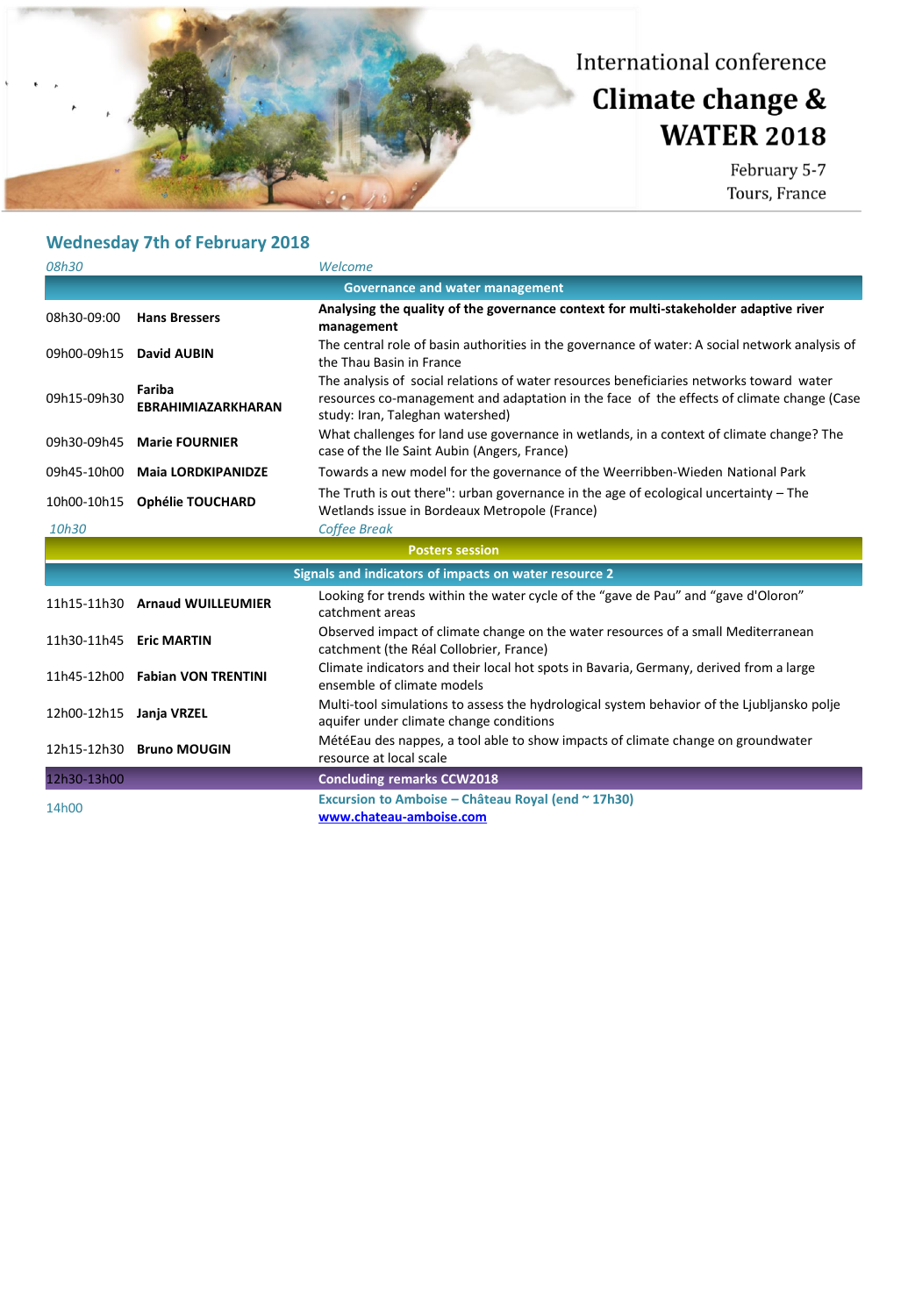# Climate change & **WATER 2018**

|                      |                              | <b>Posters session</b>                                                                                                                                                                                                  |                |
|----------------------|------------------------------|-------------------------------------------------------------------------------------------------------------------------------------------------------------------------------------------------------------------------|----------------|
| <b>Number Author</b> |                              | <b>Title</b>                                                                                                                                                                                                            | <b>Country</b> |
| 1                    | <b>Bia AFFO</b>              | Evaluation de la Qualité de la végétation ripisylve du Bassin versant de l'Ourika<br>(Haut-Atlas)- MAROC                                                                                                                | МA             |
| $\overline{2}$       | <b>Delphine ALLIER</b>       | Testing different approaches to evaluate groundwater vulnerability to climate<br>change                                                                                                                                 | FR             |
| 3                    | Yerima AMADOU                | L'eau et pérennisation des cultures maraichères sur les berges du fleuve logone à<br>n'djamena, au tchad                                                                                                                | TD             |
| 4                    | <b>BALOCH BABAR LATIF</b>    | Climate variability and food security in Punjab districts, Pakistan                                                                                                                                                     | PK             |
| 5                    | <b>Wissal BAITE</b>          | Contrat de la nappe de ghiss-nekor : mode de gestion et mesure d'adaptation aux<br>changements climatiques                                                                                                              | МA             |
| 6                    | <b>Faiza BALLA</b>           | The management of water erosion and its impact and vulnerability on the<br>environment (catchment of chemorah wadi North-eastern Algeria)                                                                               | DZ             |
| 7                    | <b>Pratima BHURTUN</b>       | Vulnerability of surface water quality in northern France to climate change                                                                                                                                             | <b>FR</b>      |
| 8                    | <b>Brenda BUTALI</b>         | Analysing the Hydrologicimpacts of climate change on River Nile using a linked<br>modelling system                                                                                                                      | UG             |
| 9                    | Salima CHARIFI BELLABAS      | Cartographie des zones inondables du bassin versant de Sebaou (Algérie)                                                                                                                                                 | DZ             |
| 10                   | <b>Adeline CLIFFORD</b>      | Reducing Water Leakages in Drinking Water Distribution Networks Presentation of<br><b>Action Plans</b>                                                                                                                  | FR             |
| 11                   | <b>Adeline CLIFFORD</b>      | Promoting the Added Value of Ecological Engineering to Elected Officials                                                                                                                                                | <b>FR</b>      |
| 12                   | <b>Adeline CLIFFORD</b>      | Methodology for Evaluating Greenhous Gas Emissions Produced by Water and<br><b>Sanitation Services</b>                                                                                                                  | <b>FR</b>      |
| 13                   | <b>Isabelle COUSIN</b>       | Evaluating the ecosystem services linked to water in agricultural ecosystems                                                                                                                                            | FR             |
| 14                   | <b>Farouq DAOUD</b>          | Contribution à l'étude de l'impact de la variabilité climatique sur les ressources en<br>eau du bassin versant de la Macta (Ouest Algérien) - analyse des conséquences<br>d'une sécheresse persistante.                 | DZ             |
| 15                   | <b>Farouq DAOUD</b>          | L'étude de l'impact du changement climatique sur le régime pluviométrique<br>concernant le bassin versant du Hodna (centre Algérie).                                                                                    | DZ             |
| 16                   | Latifa DHAOUADI              | Saving water irrigation: Irrigation systems under date palm in climatic oasis<br>conditions                                                                                                                             | ΤN             |
| 17                   | Fariba<br>EBRAHIMIAZARKHARAN | The role of Social Network Analysis for Water resources Management and<br>sustainable development (Case study: Darbandsar Watershed)                                                                                    | IR             |
| 18                   | Sarrah EZAIDI                | Services environnementaux et changements climatiques dans la région de souss-<br>massa : évaluation de la vulnérabilité des ressources en eau et conception d'un<br>modèle de paiements pour services environnementaux. | МA             |
| 19                   | <b>Redouane FARES</b>        | Determination of the sea waters quality of Arzew-Algeria Gulf                                                                                                                                                           | DZ             |
| 20                   | <b>Anne FAURE</b>            | The role of land-use planning and civil society in protecting water resources in small<br>rural coastal communities in New Brunswick in the context of climate change                                                   | СA             |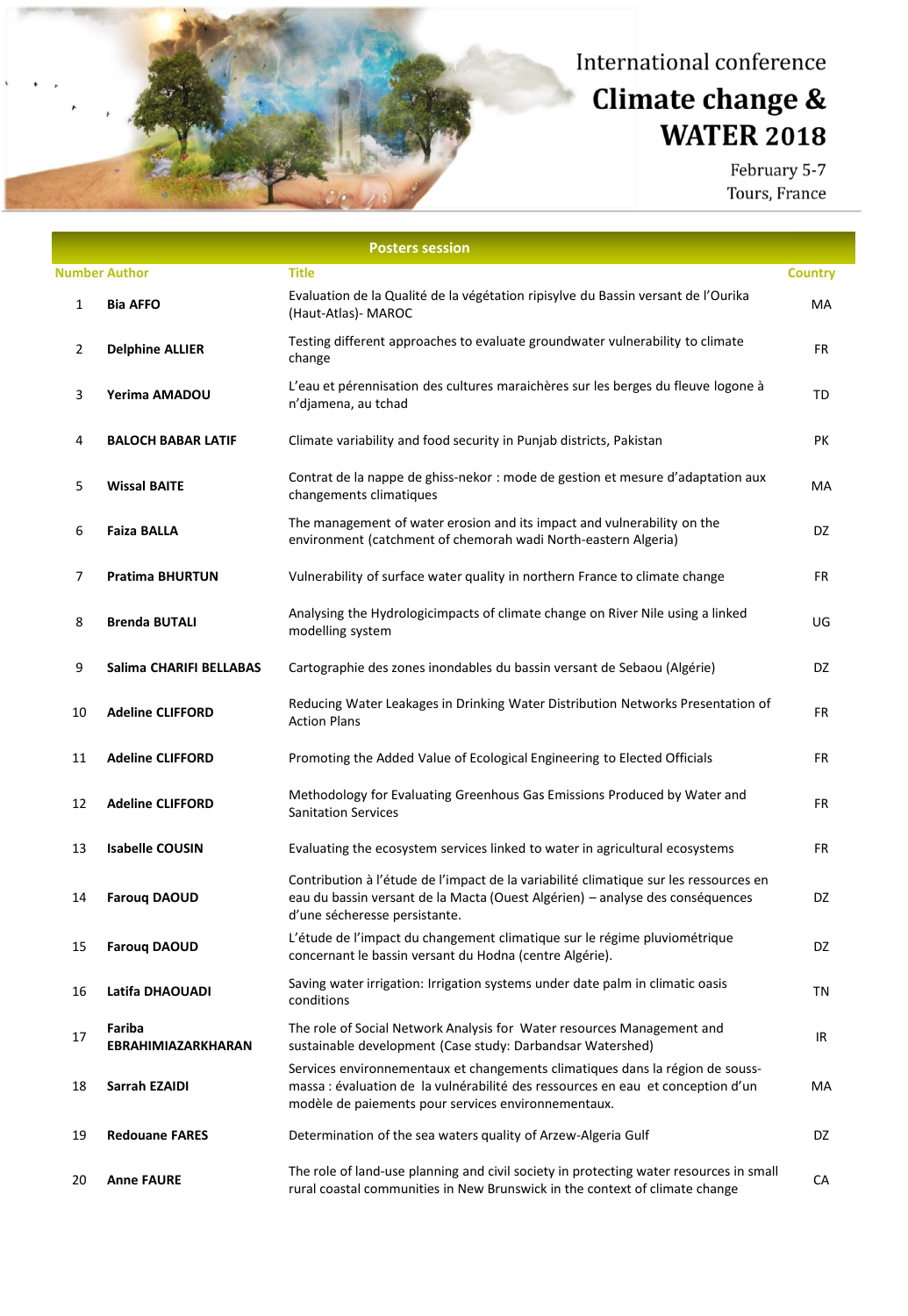# Climate change & **WATER 2018**

|    |                           | <b>Posters session</b>                                                                                                                                                                                                                   |                |
|----|---------------------------|------------------------------------------------------------------------------------------------------------------------------------------------------------------------------------------------------------------------------------------|----------------|
|    | <b>Number Author</b>      | <b>Title</b>                                                                                                                                                                                                                             | <b>Country</b> |
| 21 | Rodrigue Aimé FEUMBA      | The use of local indicators of the rainy season's effective start as signals for the start<br>of the sowing operations by small-scale farmers in West Cameroon.                                                                          | СM             |
| 22 | <b>Noureddine GAALOUL</b> | Apport du futur satellite SWOT pour l'étude de la variabilité hydrologique d'un<br>bassin méditerranéen: Cas de la Medjerda                                                                                                              | ΤN             |
| 23 | <b>Ali GHARB</b>          | Climate change in Tunisia: Rainfall trend analysis in Tunis City in a context of climate<br>variability                                                                                                                                  | TN             |
| 24 | <b>Mathilde GRALEPOIS</b> | Are Flood Sustainable ? Reasons of non-integration of flood prevention in<br>sustainable development                                                                                                                                     | FR             |
| 25 | <b>Mourad GUESRI</b>      | Etude des changements hydro-climatiques dans le bassin versant ksob (nord-est<br>d'Algérie)                                                                                                                                              | DZ             |
| 26 | <b>Hind HADDANI</b>       | Monitoring of treatment performances and Modeling by WEST program of<br>wastewater stabilization ponds treatment plant in the area of Chichaoua<br>(Marrakech-Morocco)                                                                   | МA             |
| 27 | <b>Martin IBOCK</b>       | Répondre À L'assèchement Des Eaux Du Lac Tanganyka.<br>Une Approche De La Gouvernance Par « Le Haut »                                                                                                                                    | СM             |
| 28 | Dan ISAAK                 | The crowd-sourced NorWeST temperature database and massive microclimate<br>scenarios for streams and rivers in the western U.S.                                                                                                          | US             |
| 29 | Dan ISAAK                 | Big biology meets microclimatology: Defining thermal niches of aquatic species for<br>conservation planning using large interagency databases                                                                                            | <b>US</b>      |
| 30 | <b>Mokrane KADIR</b>      | Étude des régimes d'altération hydrologique sur le bassin transfrontalier Tuniso-<br>Algerien de la Medjerda                                                                                                                             | ВE             |
| 31 | <b>Dmitry KOZHEMYAKIN</b> | Climate Change Impacts on the Water Balance of the Upper Dnister River                                                                                                                                                                   | <b>UA</b>      |
| 32 | <b>Ralf LUDWIG</b>        | Climate change and hydrological extreme events - risks and perspectives for water<br>management in Bavaria and Québec                                                                                                                    | DE             |
| 33 | M2ETP                     | Are landscapes in the Loire Valley threatened by climate change?                                                                                                                                                                         | FR             |
| 34 | <b>Badr MABROUK</b>       | Global Climatic Change And Environmental Contamination Management For Water<br>resources in west Nile Delta, Egypt                                                                                                                       | EG             |
| 35 | Ssenyondo MAXI MBIDDE     | The Effect of Climate Change Adaptation on Rural Community Livelihoods                                                                                                                                                                   | UG             |
| 36 | <b>Azzedine MEBARKI</b>   | Approche et cartographie par modélisation du bilan d'eau dans le bassin versant<br>du Clain, département de la Vienne) et apports pour la simulation des<br>écoulements selon les différents scénarios de changement climatique régional | DZ             |
| 37 | <b>Kadir MOKRANE</b>      | Étude des régimes d'altération hydrologique sur le bassin transfrontalier Tuniso-<br>Algerien de la Medjerda                                                                                                                             | ВE             |
| 38 | <b>Mrabti MONDHER</b>     | Rainfall trend analysis in the region of Chott El-Jerid in the south of Tunisia in a<br>context of climate variability                                                                                                                   | ΤN             |
| 39 | <b>Mounir KAOUTAR</b>     | Relation between water stress and the necessity of changing the agricultural<br>practices                                                                                                                                                | МA             |
| 40 | Zouhour MSEKNI            | Water landscapes vulnerability to climate change in north-west Tunisia                                                                                                                                                                   | ΤN             |